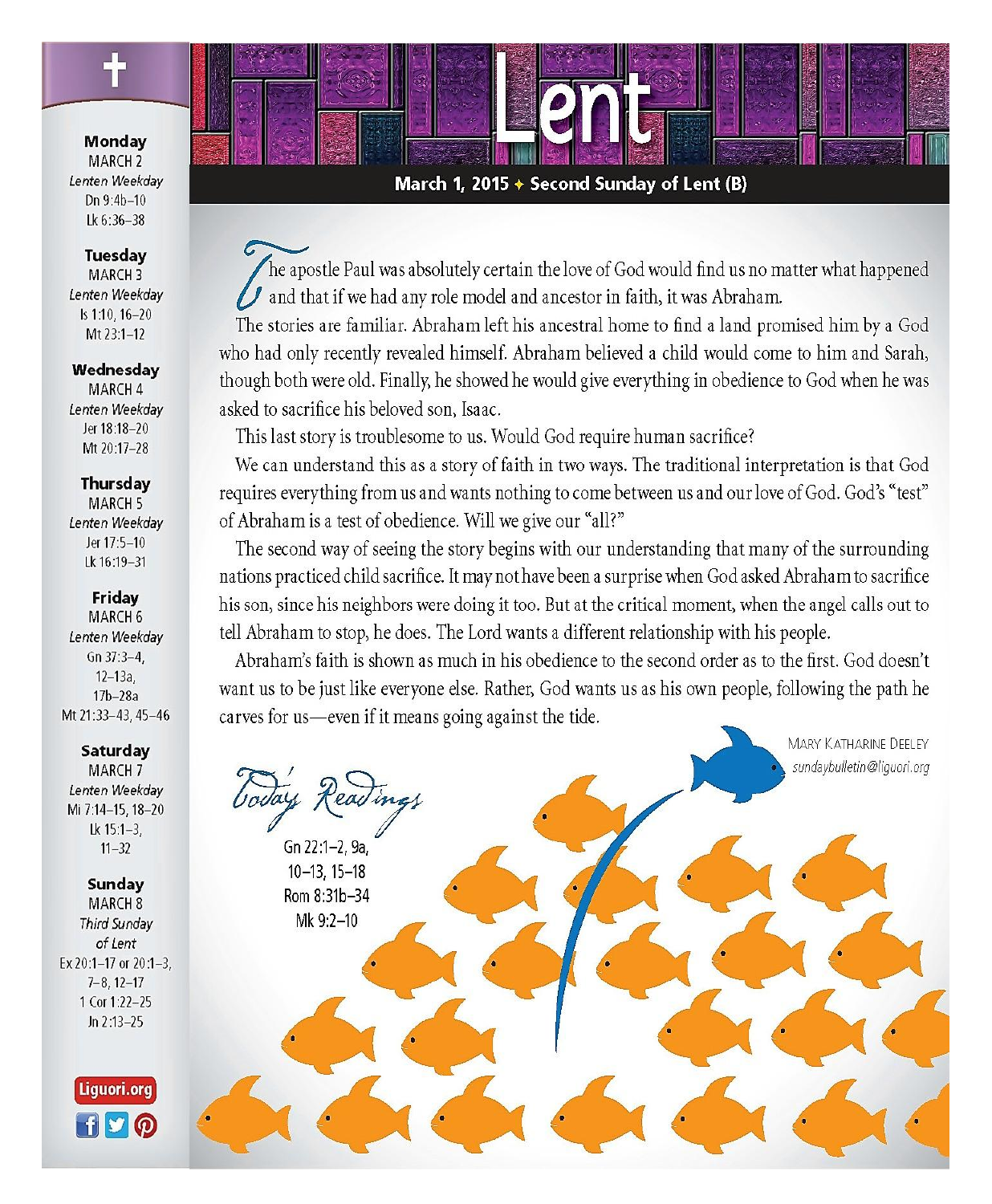

# *Second Sunday* **Of Lent**

# *March 1, 2015*



# *St. Ann Catholic Church & Our Lady of Chartres Mission Pastor: Reverend Khoa P. Vo*

*Office: 228-832-2560, Fax: 228-832-3140 Hours: Monday-Friday 9am-4pm.*  **Web: www.stannparishlizana.org --- Email: [stanncatholic@bellsouth.net](mailto:stanncatholic@bellsouth.net)**



EUCHARISTIC ADORATION Every Friday Adoration from 8:30 a.m. to 9:30 a.m SACRAMENT OF RECONCILIATION Both Before Mass and by Appointment. *Mass Schedule for this Week* 

Our Lady of Chartres Mass Schedule Sun 7:30 am Our Parish Family St. Ann Mass Schedule & Intentions Sat 4:00 pm+Betty Moran Sun 9:00am Our Parish Family

Mon 8:00 am Melissa Dedeaux Tues 8:00 am +Betty Moran Wed 6:00 pm +Betty Moran Thu 9:00am +Annette Moran Fri 8:00 am +Betty Moran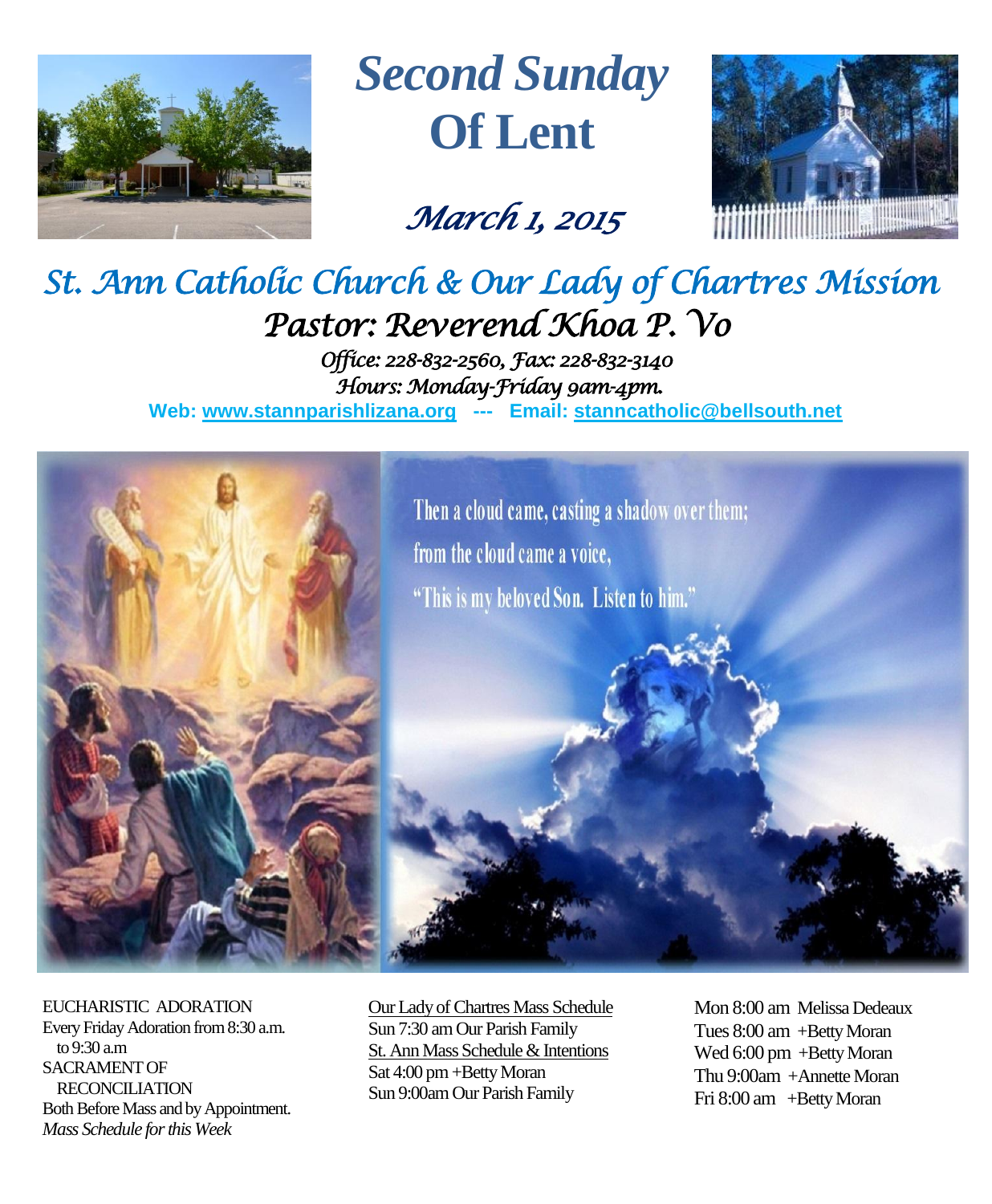# *From Father Khoa's Desk...*

### *Dear Parishioners and Friends,*

The Gospel passage on the second Sunday of Lent is always focused on the Transfiguration. This was a very important event in the lives of Peter, James and John as they witness the true Divinity of Jesus. They were taken up to a very high mountain to experience something profound.

"Suddenly, looking around, they no longer saw anyone but Jesus alone with them." Peter, James, and John must have been in a bit of spiritual shock. What a strange thing had just happened! They had witnessed Jesus, their teacher and friend, start glowing in his "dazzling white" clothes while engaging in conversation with two holy dead men. Then, a voice from the sky declared that Jesus was God's son. This was not natural. It was supernatural. These three chosen apostles were given a glimpse into the divine nature of their leader. They were shown something that no one else had a chance to see until after the Resurrection: Jesus in all of his glory. But this vision was short-lived. It suddenly disappeared and then Jesus instructed his friends to keep it quiet until "the Son of Man had risen from the dead."

Perhaps we can relate in some small way to this Transfiguration experience. Perhaps there has been a time or two in our lives when we have had a spiritual experience, when we experienced God's healing, felt his mercy, or knew his presence was real. But then, maybe it went away. For most of us, we don't spend the majority of our time "on the mountaintop" with these "dazzling" insights into who God is. Rather, we tend to walk a journey that is shrouded by mystery and dependent upon faith. At times, we may even second-guess the spiritual experiences of our past once they have "disappeared." Possibly Peter, James, and John wondered if it had all been a crazy illusion. But

when the Resurrection happened, they knew it was all for real. As we await the Resurrection this Lent, may we have the faith to believe that Jesus really has touched our lives and that he can lead us to eternal life.

**May God pour out His blessings upon you!** *...Fr. Khoa*

*Catholic Sharing Appeal 2015* If you have not already offered your pledge in this year's CSA, please do so today. Your contribution will show that **You Will Be Enriched In Every Way For Great Generosity** as it benefits the Diocesan ministries that serve thousands and thousands of our brothers and sisters in the Diocese of Biloxi. Through your generous support of CSA, we bring Christ's comfort and care to the many pressing needs that cannot be addressed individually or by one parish alone. Our parish goal for 2015 is \$14,648 for St Ann and \$1,595 for OL Chartres. With every parish family's full participation, we will surely exceed this amount and do our share to help so many in need, advancing the work of the church in our community. For those of you who have already responded with a gift, please accept our sincere gratitude.

**Lenten Fish Fry:** Every Friday, during Lent from  $4 - 7$  p.m. we will be serving buffet for \$13.00. Thank you very much for your support and generosity.

*Friday Stations of the Cross:* Please join us each Friday evening during Lent for the Stations of the Cross. The Stations begin at 6:00p.m. at St Ann. **Bella Grace** is no longer on Three Rivers Road. For your religious needs for Confirmation and First Communion, go to: Bella Grace's new location at: 516-D Courthouse Road; Gulfport, MS 39507.